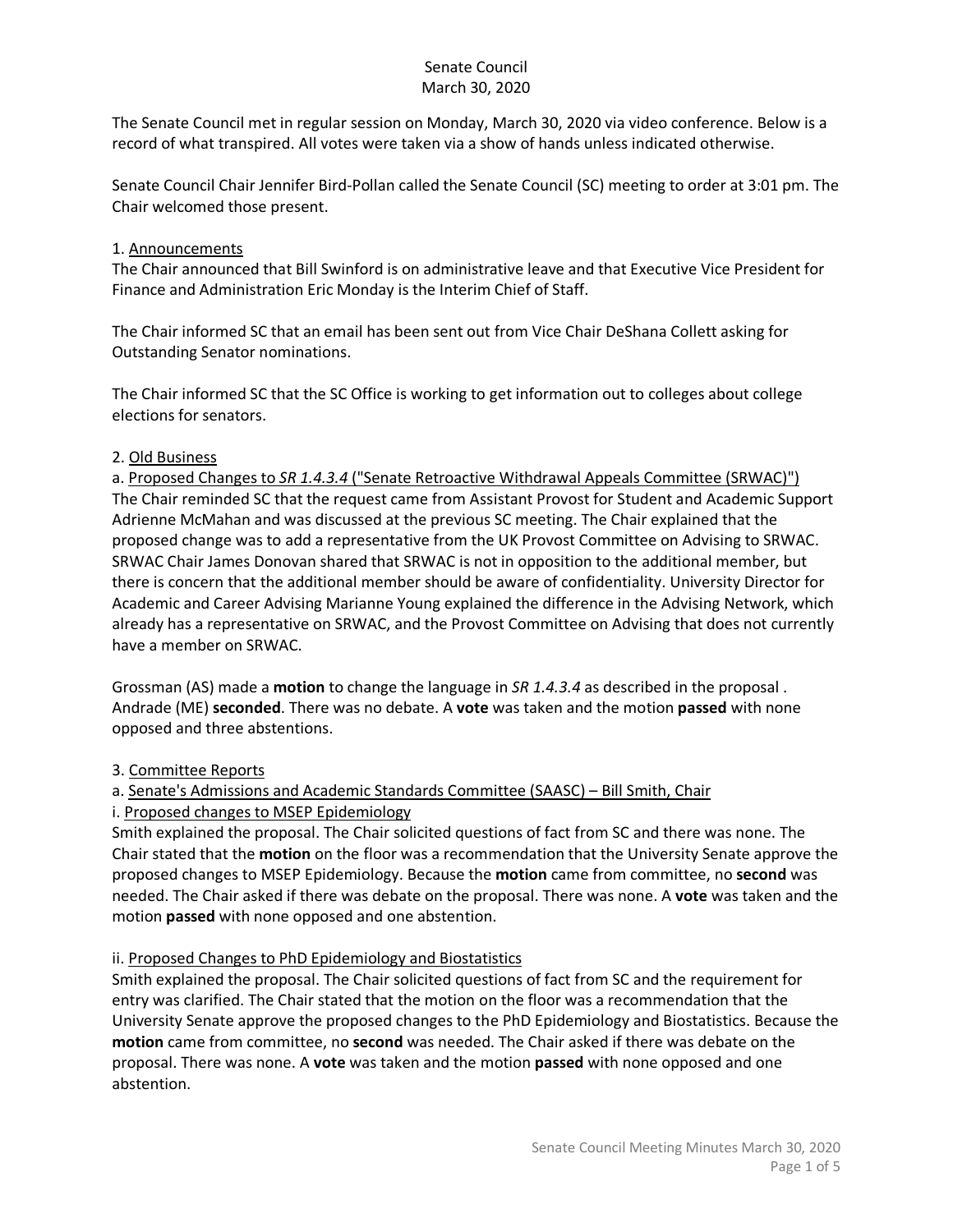#### 4. Faculty Evaluation of the President

Vice Chair Collett shared two questions the ad-hoc committee recommended adding to the faculty evaluation of the President. SC supported adding the new questions.

#### 5. Proposed Change to *Senate Rules 5.2.4.2.3.1* ("Excused Absences") Regarding Short-Term Absences and KY National Guard

The Chair welcomed Lecturer in Electrical and Computer Engineering Laura Letellier to describe the proposal. Letellier explained that the proposal would, among other things, shift the validation of orders for KY National Guard recall from instructors to the Veterans Resource Center (VRC). She also explained that the timeline for the proposal was moved up in light of the COVID-19 response and is meant to be temporary until a more robust version can be drafted. SC discussed making the change permanent and updating the *SR* when the new version is ready. SC also discussed how to best communicate this information and incorporate it into syllabi.

Grossman (AS) made a **motion** to accept the proposed change to *SR 5.2.4.2.3.1* effective immediately. Hamilton (SGA) **seconded**. The Chair asked if there was debate on the proposal and there was some discussion about how the proposed change differs from current *SR*s. A **vote** was taken and the motion **passed** with none opposed.

There was discussion about approving the proposed change on behalf of the Senate. Grossman (AS) made a **motion** to accept the proposal on behalf of the Senate. Brion (EN) **seconded**. The Chair asked if there was debate and there was discussion about making an announcement if a call up from the KY National Guard happens. A **vote** was taken and the motion **passed** with none opposed.

## 6. Proposed One-Time Change to PharmD

The Chair welcomed Associate Professor in the Department of Pharmaceutical Sciences Penni Black and Clinical Professor in the Department of Pharmacy Practice and Science Holly Divine.

Divine explained the proposed one-time change to alter hours required for the PharmD graduation class of 2021 who will begin 4th year experiential rotations on May 11, 2020. The Accreditation Council for Pharmacy Education (ACPE) requires pharmacy students to complete 1440 Advanced Pharmacy Practice Experience (APPE) hours prior to graduation to demonstrate practice-readiness. The University of Kentucky College of Pharmacy's (UKCOP) current APPE curriculum requires seven, six-week APPE rotations or 1680 hours, which exceeds the minimum required by ACPE. Due to the COVID-19 crisis resulting in health systems and pharmacies limiting student/learner access and the possibility that all students may be required to suspend clinical activities by government or University-order, the UKCOP Class of 2021 may be unable to finish seven total experiences to meet the UKCOP credit hour requirements for graduation. This one-time request is to reduce the UKCOP APPE curricular requirement from seven APPE rotations to six APPE rotations by eliminating one elective APPE rotation (6 credit hours) for students in the UKCOP Class of 2021. The result would be a total of 1440 hours of completed APPEs, which still meets ACPE minimum requirements and provides the requisite number of hours required for licensure.

Vincent (BE) made a **motion** to accept the proposed one-time change to alter the hours required for graduation from 162 credit hours to 156 credit hours for the PharmD graduating class of 2021. Brion (EN) **seconded**. There was discussion about making the proposal effective immediately and on behalf of the Senate.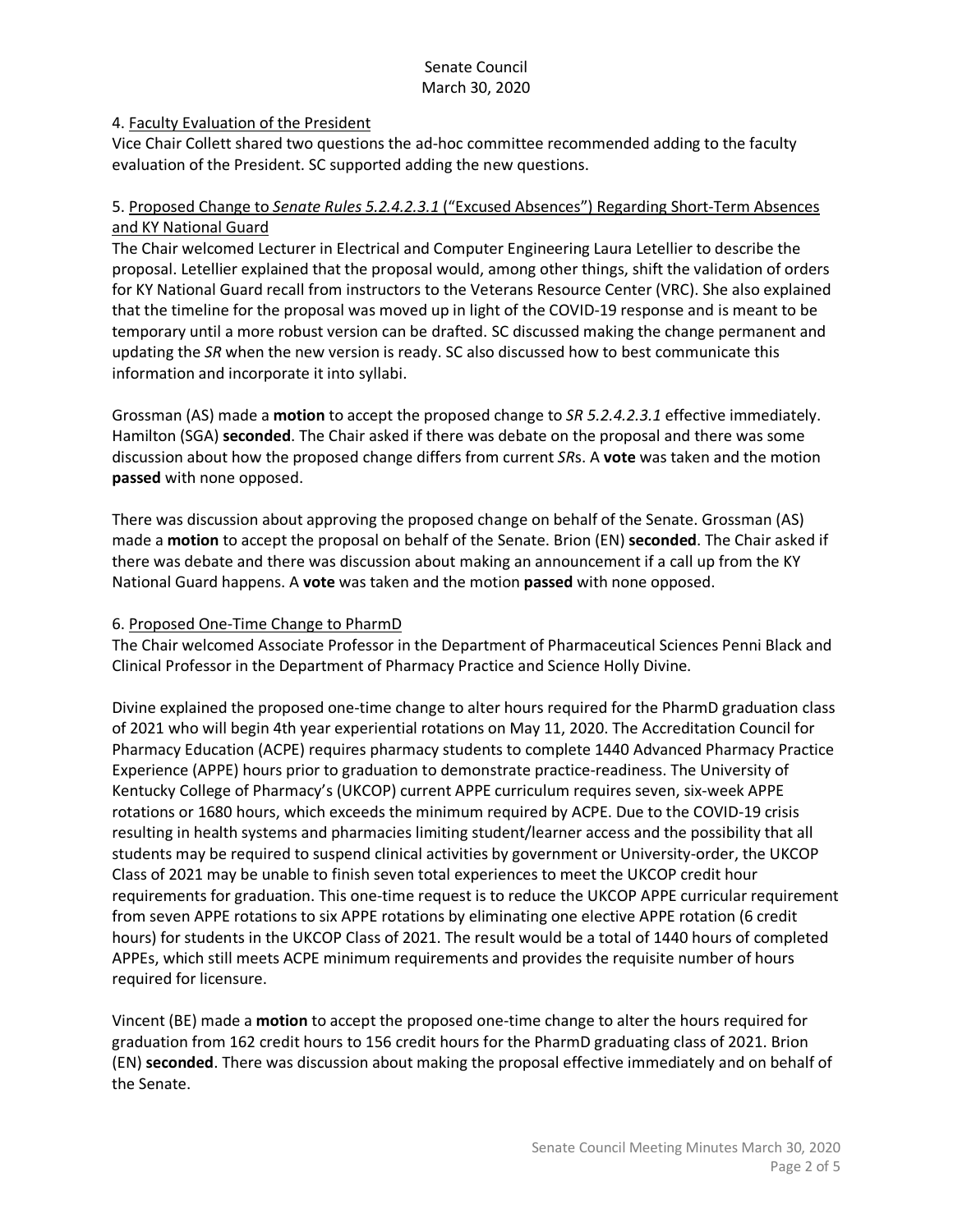Vincent (BE) **amended** the original **motion** to include making the proposal effective immediately and on behalf of the Senate. Brion (EN) **seconded**. The Chair asked if there was debate and there was none. A **vote** was taken and the motion **passed** with none opposed.

## 7. Proposed One-Time Change to JD

The Chair welcomed College of Law Dean Mary Davis to discuss the proposal. Dean Davis informed SC that the UK Rosenberg College of Law faculty voted on Thursday, March 26, 2020 to adopt a mandatory pass/fail grading policy for spring 2020 courses due to the COVID-19 pandemic. She went over each section of the policy and explained that the majority of faculty and students were in favor of adopting pass/fail grading policy.

The reasons for adopting the rule included:

- 1. The grave impact of the Covid-19 pandemic on Law students' abilities to perform to their best given the wide variety of difficulties presented to them in the current environment.
- 2. Making the pass/fail change mandatory responds to the widespread concern that poor grades during this time will impact student rank, which has a dramatic effect on career opportunities.
- 3. Across the country law schools are choosing mandatory pass/fail grading over optional pass/fail grading.

Dean Davis informed SC of background information for the proposed change and there was much discussion about the academic rights of students. The SC had several questions and discussed the proposal at length. Professor Michael Healy explained some additional details regarding the proposal.

Grossman (AS) made a **motion** to accept the proposal to adopt a mandatory pass/fail grading policy for spring 2020 courses in the UK Rosenberg College of Law. Andrade (ME) **seconded**. The Chair asked if there was any debate. Various SC members spoke in favor of, and against, the proposal.

Grossman (AS) **amended** his original **motion** to include making the proposal effective immediately and on behalf of the Senate. Andrade (ME) **seconded**. The Chair asked if there was any debate. There was debate about allowing some of the guests speak.

Grossman (AS) made a **motion** to call the question. Andrade (ME) **seconded**. A **vote** was taken and the motion **passed** with ten in favor and two opposed.

A **vote** was taken on the amended motion and the motion **passed** with ten in favor and two opposed.

## 8. Other Items from the Floor

The Chair noted that the meeting was running over the scheduled time and asked SC members if they were willing to stay. SC unanimously voted to continue the meeting.

The Chair reported that minor changes have come in that the Admissions and Academic Standards Committee (SAASC) has not had the capacity to review. The Chair asked SC if they would be willing to vote on the proposals without SAASC review, so that the proposals can be approved during this school year. The SC agreed that they would be willing to review the minor changes without sending them to SAASC. The use of a consent agenda was suggested. The Chair agreed to move forward.

## 9. COVID-19 Ongoing Policy Discussion

The Chair reminded SC that undergraduate programs have the authority to decide to make their courses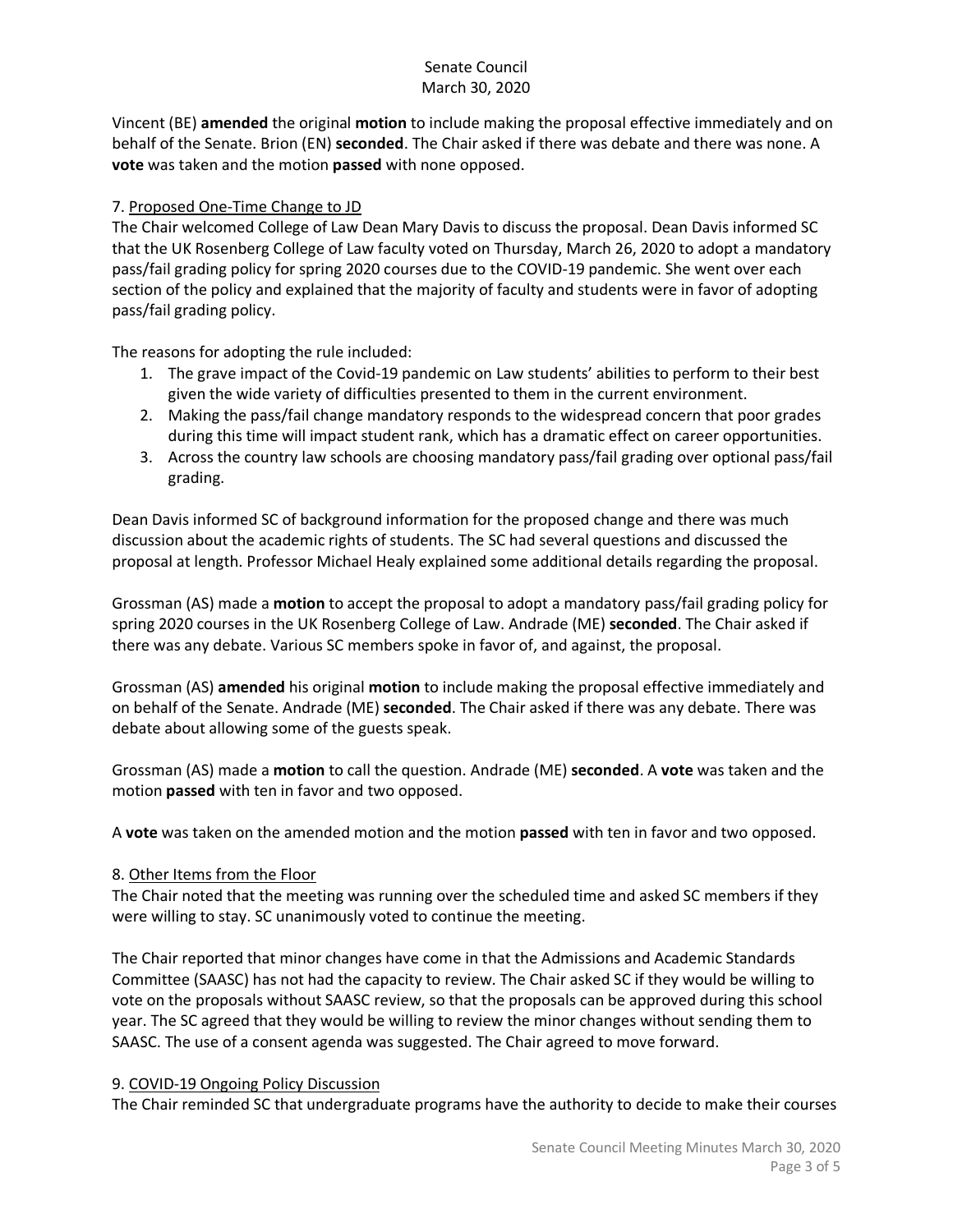pass/fail and are not required to bring their proposals to the SC. During the upcoming Associate Deans meeting, she will be letting them know they will need to fill out a spreadsheet documenting any changes regarding accepting courses with pass/fail grading for program requirements. The information they provide will be listed on the LearnAnywhere website. There was discussion about making sure students understand how choosing the pass/fail option may affect them in the future.

The Chair reported that the Graduate Council plans to meet this week and vote on pass/fail grading for the Graduate School. Grossman (AS) made a **motion** that SC accept without further consideration the Graduate Council's decision on pass/fail grading for graduate programs for the spring 2020 semester. Cramer (EN) **seconded**. The Chair asked if there was any debate. There was some discussion about the grading scale at the graduate level, in which a D is considered a failing grade. A **vote** was taken and the motion **passed** with ten in favor and two abstaining.

The Chair informed SC that there have been questions from colleges about accessing underlying grades of students who opt for pass/fail during the spring 2020 semester. The purpose of programs checking on the underlying grade pertains to courses that require a minimum grade for progression. University of Kentucky Registrar Kim Taylor said that they will figure out a way to access underlying grades if needed. There was discussion about the reasoning behind allowing programs to check students' underlying grades.

Vincent (BE) made a **motion** that if a program wants to use the underlying grades for certain courses as prerequisites, they must submit a proposal to SC to review. Hamilton **seconded**. The Chair asked if there was any debate. There was discussion about possible grade inflation for the spring 2020 semester. There was also concern about the delayed ability to communicate with students if SC must first review individual proposals to access underlying grades. Vincent (BE) **amended** her motion so that programs with existing prerequisites can enforce them based on underlying grades, without submitting a proposal to SC. There was **no second**. There was more discussion about the need for some programs to check underlying scores.

Grossman (AS) made a **substitute motion** to delegate to program faculty the ability to require certain letter grades for progression requirements, without submitting a proposal to SC. Brion (EN) **seconded**. The Chair asked if there was any debate about replacing Vincent's (BE) motion with Grossman's substitute motion and there was none. A **vote** was taken and the motion **passed** with nine in favor and three opposed.

The Chair asked if there was any debate on the substitute motion. There was discussion about the process to appeal. A **vote** was taken and the motion **passed** with 12 in favor.

The Chair informed SC that the College of Pharmacy is considering optional pass/fail. She also asked SC to let her know how they feel about transfer credit taken as pass/fail.

The Chair expressed her gratitude to SC for staying late.

Vincent (BE) made a **motion** to adjourn. Soult (AS) **seconded**. The motion **passed** with none opposed. The meeting was adjourned at 5:59 pm.

> Respectfully submitted by Jennifer Bird-Pollan, Senate Council Chair